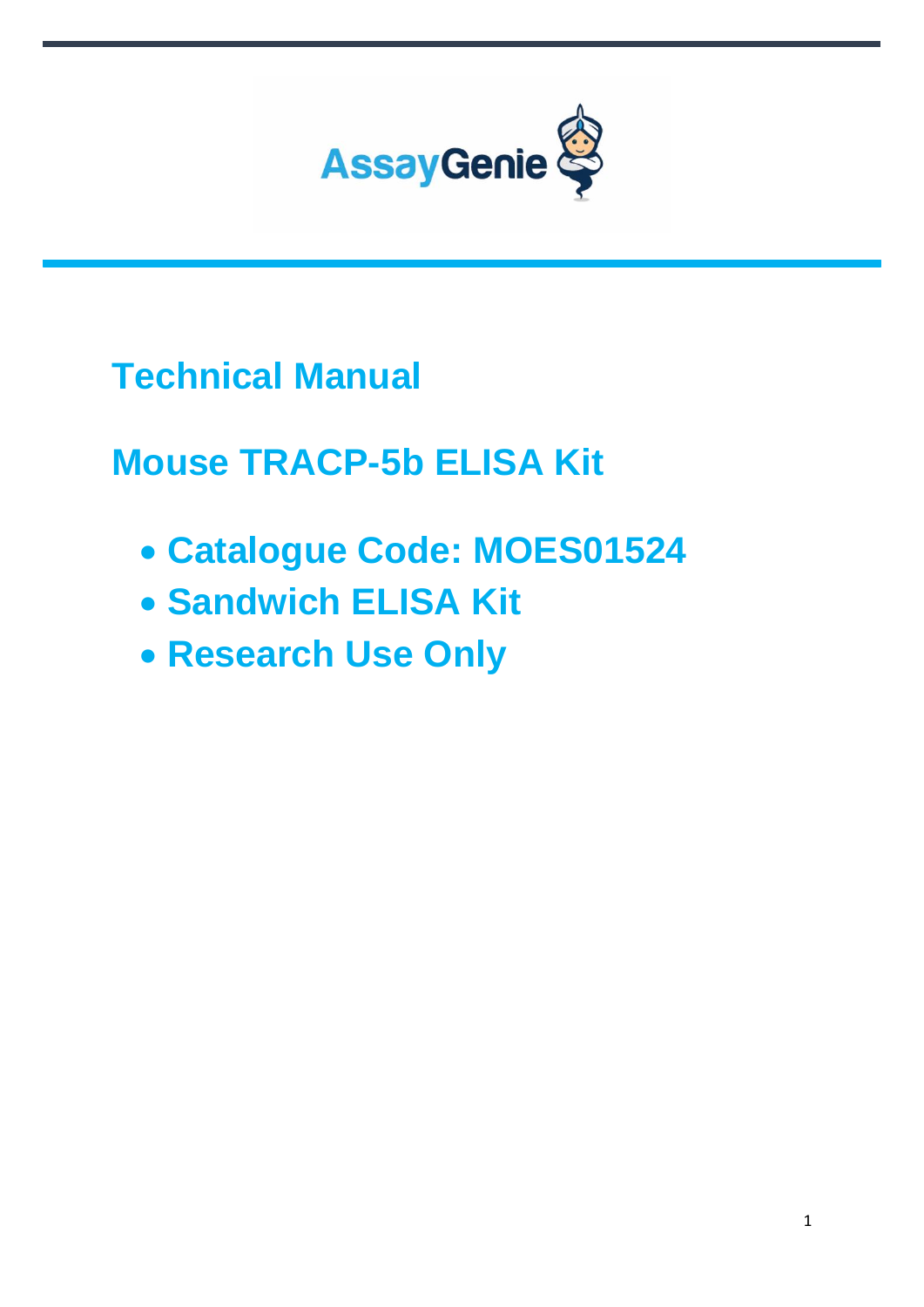- **1. Description and Principle**
- **2. Key Features and Sample Types**
- **3. Kit Contents**
- **4. Shipping and Storage**
- **5. Sample preparation**
- **6. Protocol**
- **7. Assay Procedure**
- **8. Data Analysis**
- **9. Important General Notes**

### **1. Description and Principle**

The Assay Genie Tartrate-Resistant Acid Phosphatase 5b ELISA Kit can assay for the specific analyte in the following samples: serum, blood, plasma, cell culture supernatant and other related supernatants and tissues.

#### **How Do Our ELISA Kit Assays Work?**

This kit uses the Sandwich ELISA principle. The ELISA plate provided in this kit has been precoated with an antibody specific to Tartrate-Resistant Acid Phosphatase 5b. Standards or samples are added to the ELISA plate wells and combined with the pre-coated antibodies. Then a biotinylated detection antibody specific for Tartrate-Resistant Acid Phosphatase 5b and Avidin-Horseradish Peroxidase (HRP) conjugate are added successively to each plate well and incubated. Free components are washed away, and the substrate solution is then added to each well. Only wells that contain Tartrate-Resistant Acid Phosphatase 5b, biotinylated detection antibody and Avidin-HRP conjugate will appear blue in color. The enzyme-substrate reaction is terminated by the addition of stop solution and the color turns yellow. The optical density (OD) is measured spectrophotometrically at a wavelength of 450  $nm \pm 2$  nm. The OD value is proportional to the concentration of Tartrate-Resistant Acid Phosphatase 5b. The concentration of Tartrate-Resistant Acid Phosphatase 5b can be calculated in the samples by comparing the OD of the samples to the standard curve.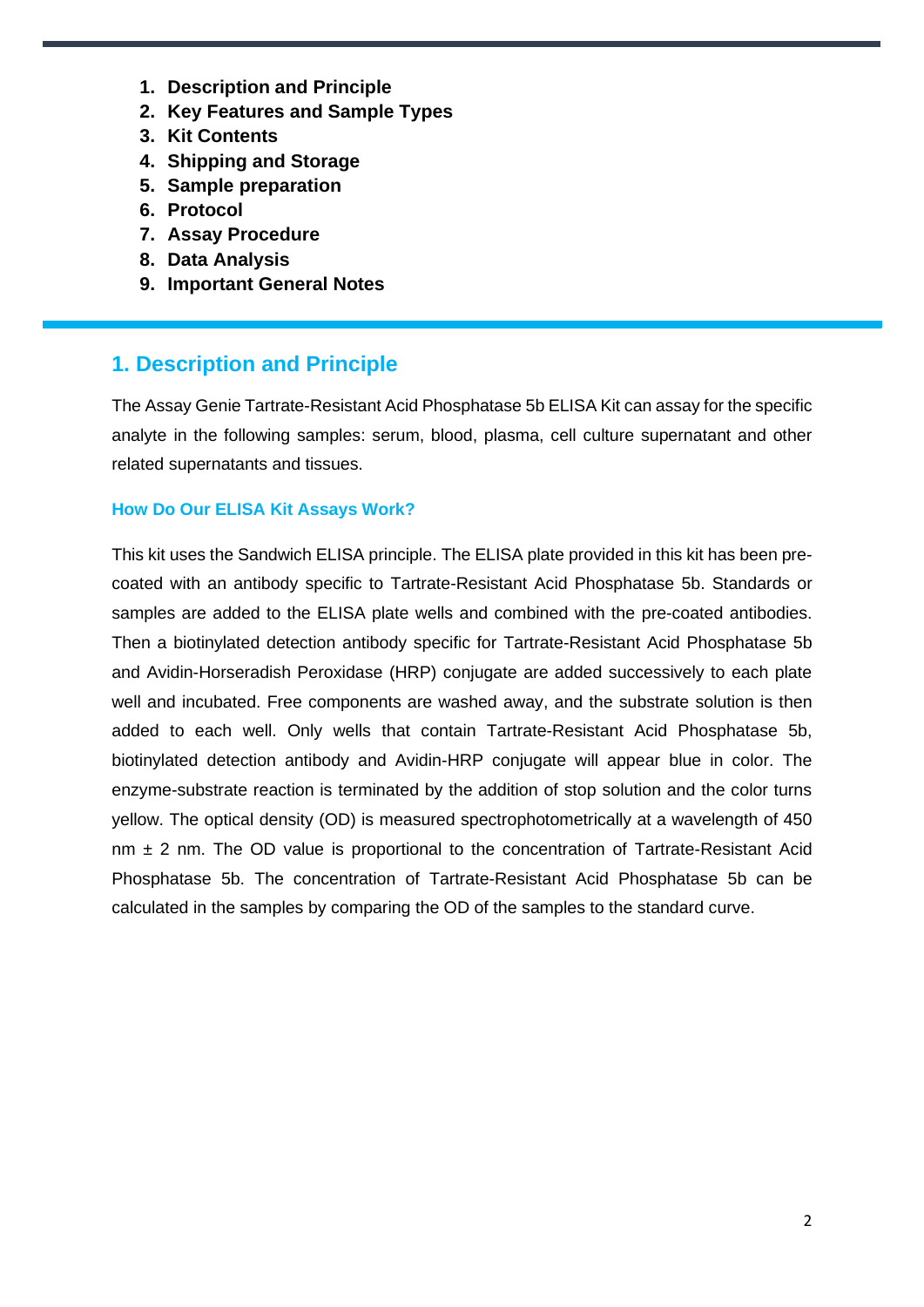# **2. Key features and Sample Types**

**Sensitivity:** 0.47 ng/mL

**Detection Range:** 0.78 - 50 ng/mL

**ELISA Type:** Sandwich

**Specificity:** This kit recognizes Tartrate-Resistant Acid Phosphatase 5b in samples. No significant cross-reactivity or interference between Tartrate-Resistant Acid Phosphatase 5b and analogues was observed.

### **SUMMARY**

- 1. Add 100µL standard or sample to each well. Incubate for 90 min at 37°C.
- 2. Remove the liquid. Add 100µL Biotinylated Detection Ab. Incubate for 1 hour at 37°C.
- 3. Aspirate and wash 3 times.
- 4. Add 100µL HRP Conjugate. Incubate for 30 min at 37°C.
- 5. Aspirate and wash 5 times.
- 6. Add 90µL Substrate Reagent. Incubate for 15 min at 37°C.
- 7. Add 50µL Stop Solution. Read at 450 nm immediately.
- 8. Calculation of results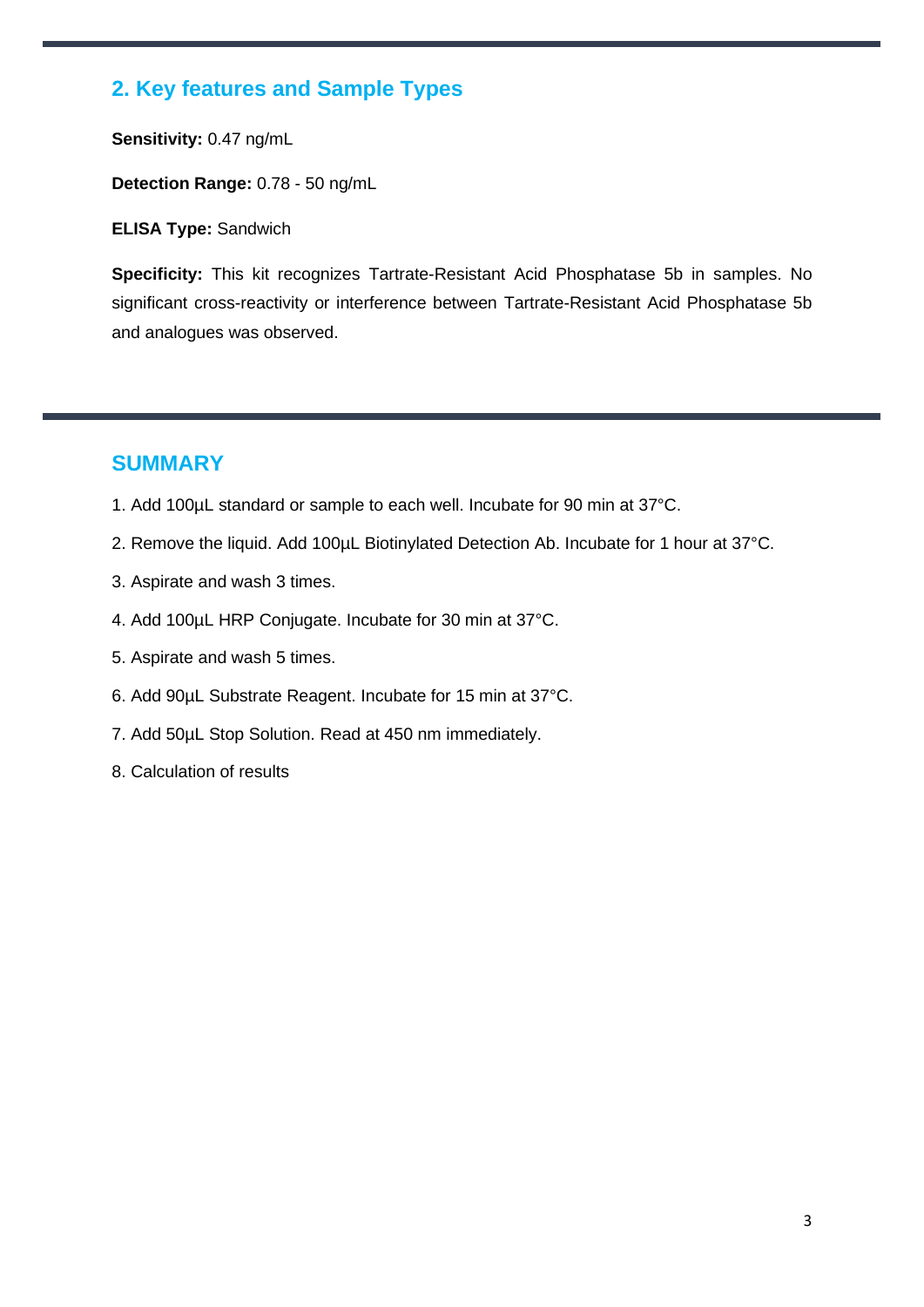# **3. Kit Contents**

| Product                         | Size         | <b>Cat. Code</b> |
|---------------------------------|--------------|------------------|
| <b>Mouse TRACP-5b ELISA Kit</b> | 24/96 assays | MOES01524        |

#### **Each kit contains reagents for 24/96 assays in a 24/96 well plate including:**

| <b>Item</b>                                              | <b>24T</b>            | <b>96T</b>             | <b>Storage</b>                               |
|----------------------------------------------------------|-----------------------|------------------------|----------------------------------------------|
| <b>Micro ELISA Plate</b><br>(Dismountable)               | 8 wells x 3<br>strips | 8 wells x 12<br>strips |                                              |
| <b>Reference Standard</b>                                | 1 vial                | 2 vials                | $-20^{\circ}$ C, 6 months                    |
| <b>Concentrated Biotinylated</b><br>Detection Ab (100x)  | 1 vial, $60 \mu L$    | 1 vial, 120 µL         |                                              |
| <b>Concentrated HRP Conjugate</b><br>(100x)              | 1 vial, $60 \mu L$    | 1 vial, 120 µL         | $-20^{\circ}$ C (shading light),<br>6 months |
| <b>Reference Standard &amp;</b><br><b>Sample Diluent</b> | 1 vial, 20 mL         | 1 vial, 20 mL          |                                              |
| <b>Biotinylated Detection Ab</b><br><b>Diluent</b>       | 1 vial, 14 mL         | 1 vial, 14 mL          | $4^{\circ}$ C, 6 months                      |
| <b>HRP Conjugate Diluent</b>                             | 1 vial, 14 mL         | 1 vial, 14 mL          |                                              |
| <b>Concentrated Wash Buffer (25x)</b>                    | 1 vial, 30 mL         | 1 vial, 30 mL          |                                              |
| <b>Substrate Reagent</b>                                 | 1 vial, 10 mL         | 1 vial, 10 mL          | $4^{\circ}$ C (shading light)                |
| <b>Stop Solution</b>                                     | 1 vial, 10 mL         | 1 vial, 10 mL          | $4^{\circ}$ C                                |
| <b>Plate Sealer</b>                                      | 5 pieces              | 5 pieces               |                                              |
| <b>Product Description</b>                               | 1 copy                | 1 copy                 |                                              |

#### **Additional Materials required**

- 1. Microplate reader with 450 nm wavelength filter
- 2. High-precision transfer pipette, EP tubes and disposable pipette tips
- 3. Incubator capable of maintaining 37°C
- 4. Deionized or distilled water
- 5. Absorbent paper

# **4. Shipping and Storage**

An unopened kit can be stored at 4°C for 1 month. If the kit is not used within 1 month, store the items separately according to the vial labels.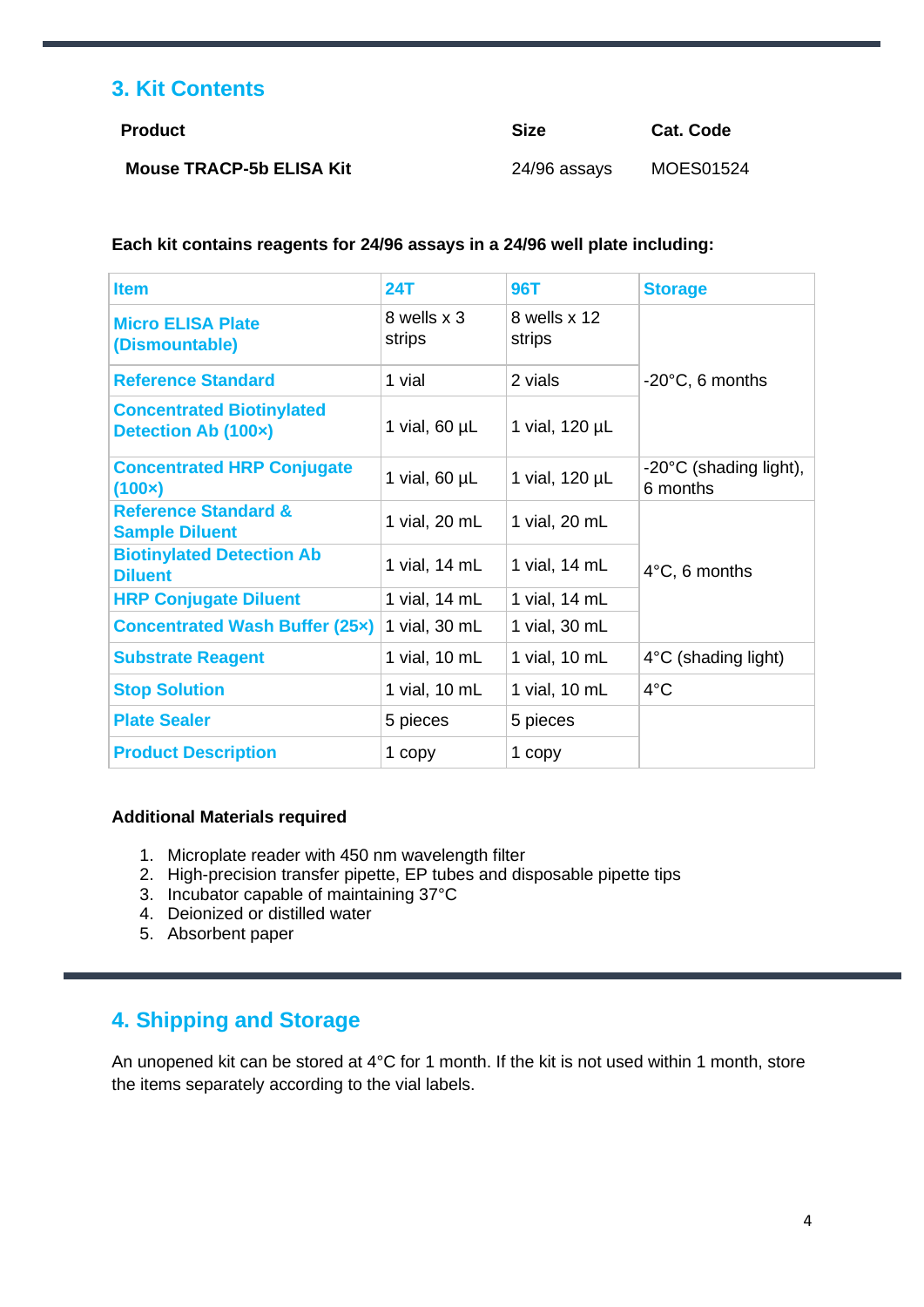## **5. Sample Preparation**

**Serum:** Allow samples to clot for 2 hours at room temperature or overnight at 4°C before centrifugation for 15 min at 1000×g at 2~8°C. Collect the supernatant to carry out the assay. Blood collection tubes should be disposable and be endotoxin-free.

**Plasma:** Collect plasma using EDTA or heparin as an anticoagulant. Centrifuge samples for 15 min at 1000×g at 2~8°C within 30 min of collection. Collect the supernatant to carry out the assay. Hemolysed samples are not suitable for ELISA assay.

**Cell lysates:** For adherent cells, gently wash the cells with pre-cooled PBS and dissociate the cells using trypsin. Collect the cell suspension in a tube and centrifuge for 5 min at 1000×g. Discard the medium and wash the cells 3 times with precooled PBS. For each  $1 \times 10^6$  cells, add 150-250µL of pre-cooled PBS to keep the cells suspended. Optimal cell concentration is 1 million/ml. To release cellular components, dilute the cell pellet in PBS and use 3-4 freezethaw cycles in liquid Nitrogen (commercial lyses buffers can be used according to manufacturer's instructions). Centrifuge at 4°C for 20 mins at 2000-3000 rpm to pellet debris and remove clear supernatant to clean microcentrifuge tube for ELISA or storage.

**Tissue homogenates:** It is recommended to get detailed references from the literature before analyzing different tissue types. For general information, hemolysed blood may affect the results, so the tissues should be minced into small pieces and rinsed in ice-cold PBS (0.01M, pH=7.4) to remove excess blood thoroughly. Tissue pieces should be weighed and then homogenized in PBS (tissue weight (g): PBS (mL) volume=1:9) with a glass homogenizer on ice. To further break down the cells, you can sonicate the suspension with an ultrasonic cell disrupter or subject it to freeze-thaw cycles. The homogenates are then centrifuged for 5 min at 5000×g to get the supernatant.

**Cell culture supernatant or other biological fluids:** Centrifuge samples for 20 min at 1000×g at 2~ 8°C. Collect the supernatant to carry out the assay.

#### **Notes:**

1. Samples should be assayed within 7 days when stored at 4°C. Otherwise samples must be aliquoted and stored at -20°C ( $\leq$ 1 month) or -80°C ( $\leq$ 3 months). Avoid repeated freeze-thaw cycles.

2. Determine the protein concentration before assaying. If the sample concentration is not within the range of the standard curve, users must determine the optimal sample dilutions for their particular experiments.

3. If the sample type is not included in the manual, a preliminary experiment is suggested to verify the validity.

4. If a lysis buffer is used to prepare tissue homogenates or cell culture supernatant, there is a possibility of causing a deviation.

5. Some recombinant proteins may not be detected due to a mismatch with the coated antibody or detection antibody.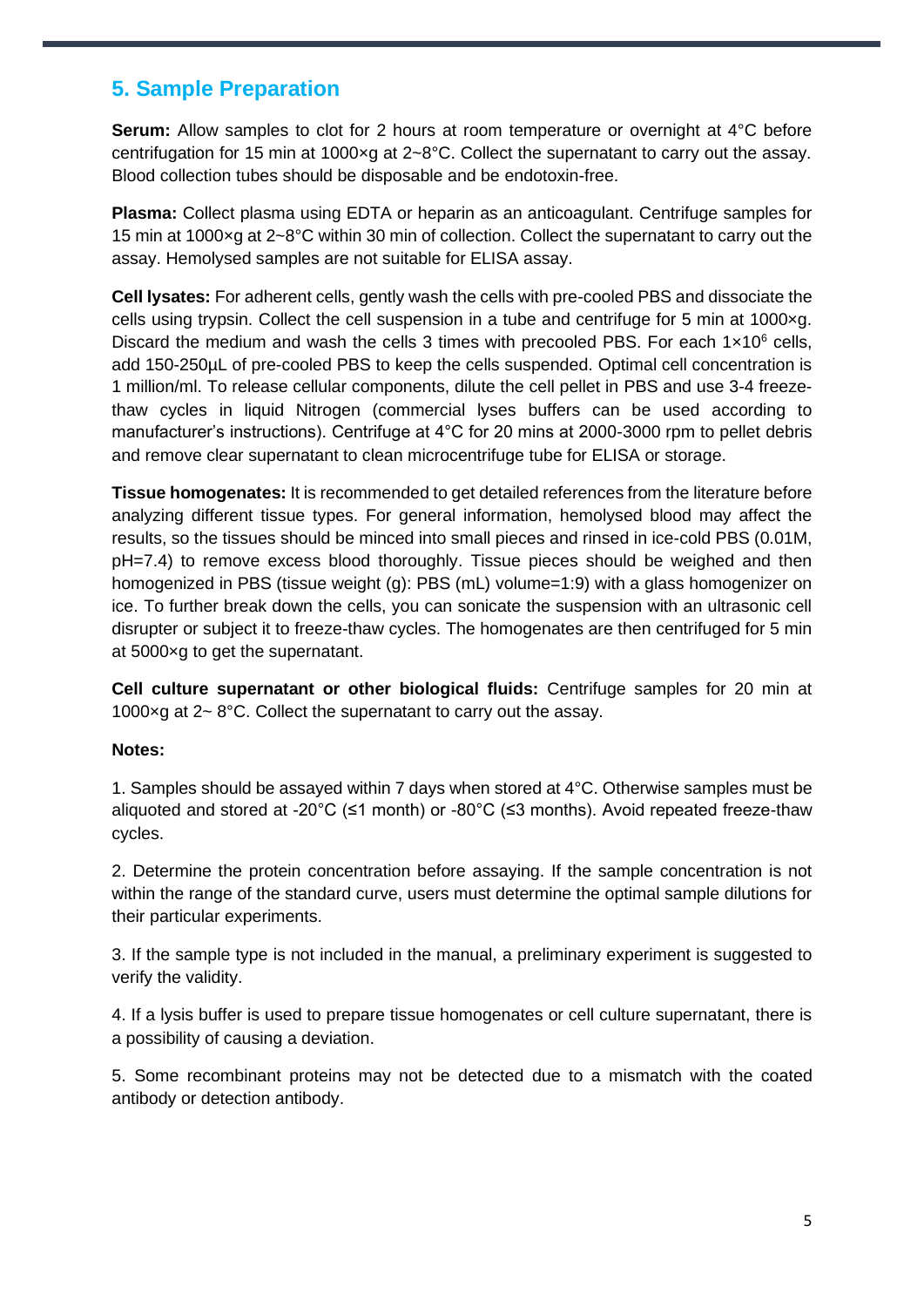# **6. Protocol**

**1. Bring all reagents to room temperature** (18~25°C) before use. Follow the microplate reader manual for set-up and preheat it for 15 min before OD measurement.

**2. Wash Buffer:** Dilute 30 mL of Concentrated Wash Buffer with 720 mL of deionized or distilled water to prepare 750 mL of Wash Buffer. Note: if crystals have formed in the concentrate, warm it in a 40°C water bath and mix it gently until the crystals have completely dissolved.

**3. Standard working solution**: Centrifuge the standard at 10,000×g for 1 min. Add 1 mL of Reference Standard & Sample Diluent, let it stand for 10 min and invert it gently several times. After it dissolves fully, mix it thoroughly with a pipette. This reconstitution produces a working solution of 50 ng/mL. Then make serial dilutions as needed. The recommended dilution gradient is as follows: 50, 25, 12.5, 6.25, 3.13, 1.56, 0.78, 0 ng/mL. Note: the last tube is regarded as a blank. Don't pipette solution into it from the former tube.

**Dilution method:** Take 7 EP tubes, add 500µL of Reference Standard & Sample Diluent to each tube. Pipette 500µL of the 50 ng/mL working solution to the first tube and mix up to produce a 25 ng/mL working solution. Pipette 500µL of the solution from the former tube into the latter one according to these steps. The illustration below is for reference.



**4. Biotinylated Detection Ab working solution:** Calculate the required amount before the experiment (100µL/well). In preparation, slightly more than calculated should be prepared. Centrifuge the stock tube before use, dilute the 100× Concentrated Biotinylated Detection Ab to 1×working solution with Biotinylated Detection Ab Diluent.

**5. Concentrated HRP Conjugate working solution:** Calculate the required amount before the experiment (100µL/well). In preparation, slightly more than calculated should be prepared. Dilute the 100x Concentrated HRP Conjugate to 1x working solution with Concentrated HRP Conjugate Diluent.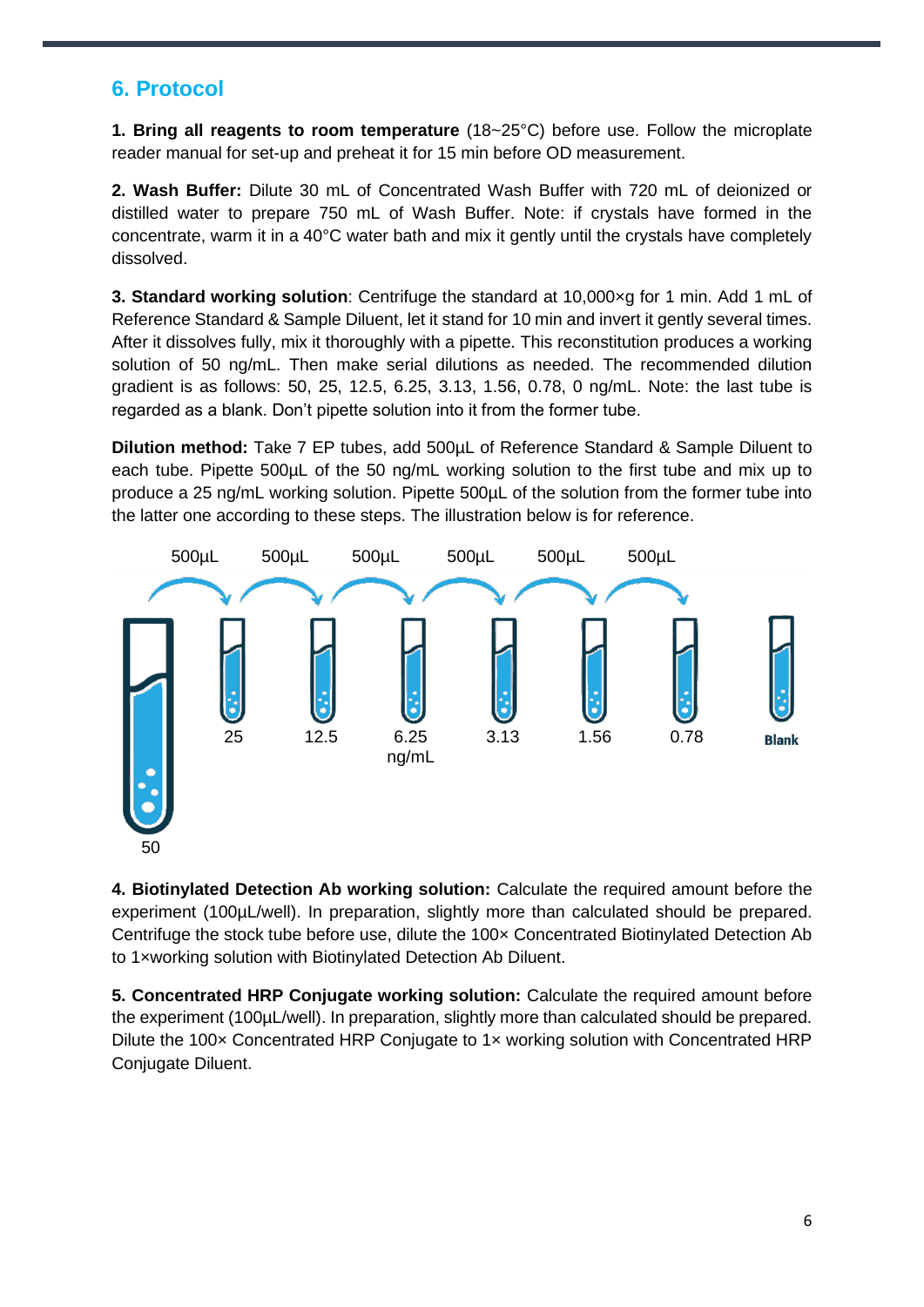# **7. Assay procedure**

1. Set standard, test sample and control (zero) wells on the pre-coated plate and record their positions. It is recommended to measure each standard and sample in duplicate. Note: add all solutions to the bottom of the plate wells while avoiding contact with the well walls. Ensure solutions do not foam when adding to the wells.

2. Aliquot 100µl of standard solutions into the standard wells.

3. Add 100µl of Sample / Standard dilution buffer into the control (zero) well.

4. Add 100µl of properly diluted sample (serum, plasma, tissue homogenates and other biological fluids) into test sample wells.

5. Cover the plate with the sealer provided in the kit and incubate for 90 min at 37°C.

6. Aspirate the liquid from each well, do not wash. Immediately add 100µL of Biotinylated Detection Ab working solution to each well. Cover the plate with a plate seal and gently mix. Incubate for 1 hour at 37°C.

7. Aspirate or decant the solution from the plate and add 350µL of wash buffer to each well and incubate for 1-2 minutes at room temperature. Aspirate the solution from each well and clap the plate on absorbent filter paper to dry. Repeat this process 3 times. Note: a microplate washer can be used in this step and other wash steps.

8. Add 100µL of HRP Conjugate working solution to each well. Cover with a plate seal and incubate for 30 min at 37°C.

9. Aspirate or decant the solution from each well. Repeat the wash process for five times as conducted in step 7.

10. Add 90µL of Substrate Reagent to each well. Cover with a new plate seal and incubate for approximately 15 min at 37°C. Protect the plate from light. Note: the reaction time can be shortened or extended according to the actual color change, but not by more than 30min.

11. Add 50 µL of Stop Solution to each well. Note: Adding the stop solution should be done in the same order as the substrate solution.

12. Determine the optical density (OD value) of each well immediately with a microplate reader set at 450 nm.

# **8. Data analysis**

Average the duplicate readings for each standard and samples, then subtract the average zero standard optical density. Plot a four-parameter logistic curve on log-log graph paper, with standard concentration on the x-axis and OD values on the y-axis.

If the samples have been diluted, the concentration calculated from the standard curve must be multiplied by the dilution factor. If the OD of the sample surpasses the upper limit of the standard curve, you should re-test it with an appropriate dilution. The actual concentration is the calculated concentration multiplied by the dilution factor.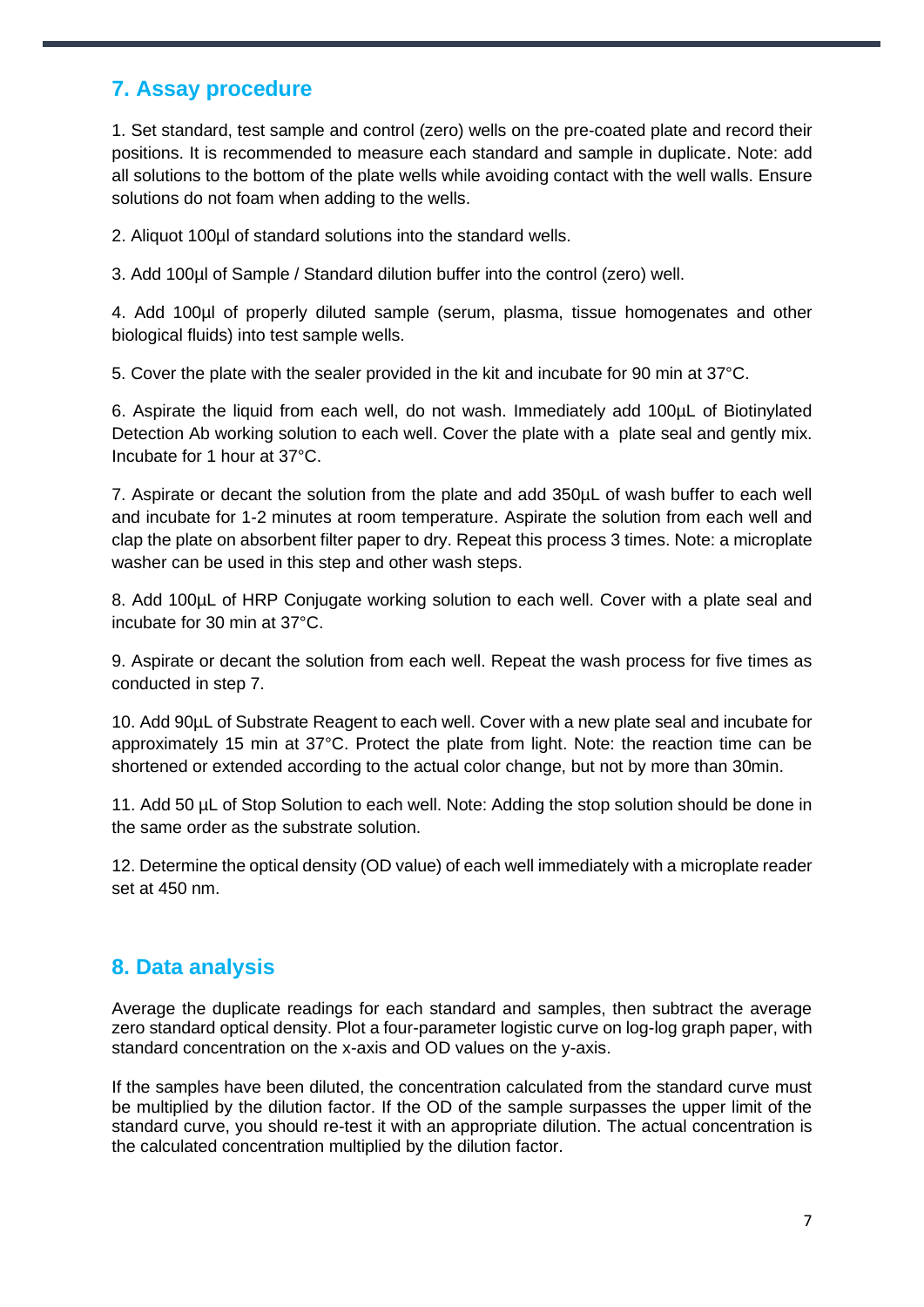### **Typical data**

As the OD values of the standard curve may vary according to the conditions of the actual assay performance (e.g. operator, pipetting technique, washing technique or temperature effects), the operator should generate a standard curve for each experiment. Typical standard curve and data is provided below (for reference only).

| Concentration<br>(ng/mL) | O.D            | Average | <b>Corrected</b> |
|--------------------------|----------------|---------|------------------|
| 50                       | 2.376<br>2.404 | 2.39    | 2.32             |
| 25                       | 1.495<br>1.543 | 1.519   | 1.449            |
| 12.5                     | 0.945<br>0.929 | 0.937   | 0.867            |
| 6.25                     | 0.471<br>0.493 | 0.482   | 0.412            |
| 3.13                     | 0.233<br>0.211 | 0.222   | 0.152            |
| 1.57                     | 0.18<br>0.152  | 0.166   | 0.096            |
| 0.78                     | 0.116<br>0.124 | 0.12    | 0.05             |
| ი                        | 0.069<br>0.071 | 0.07    |                  |

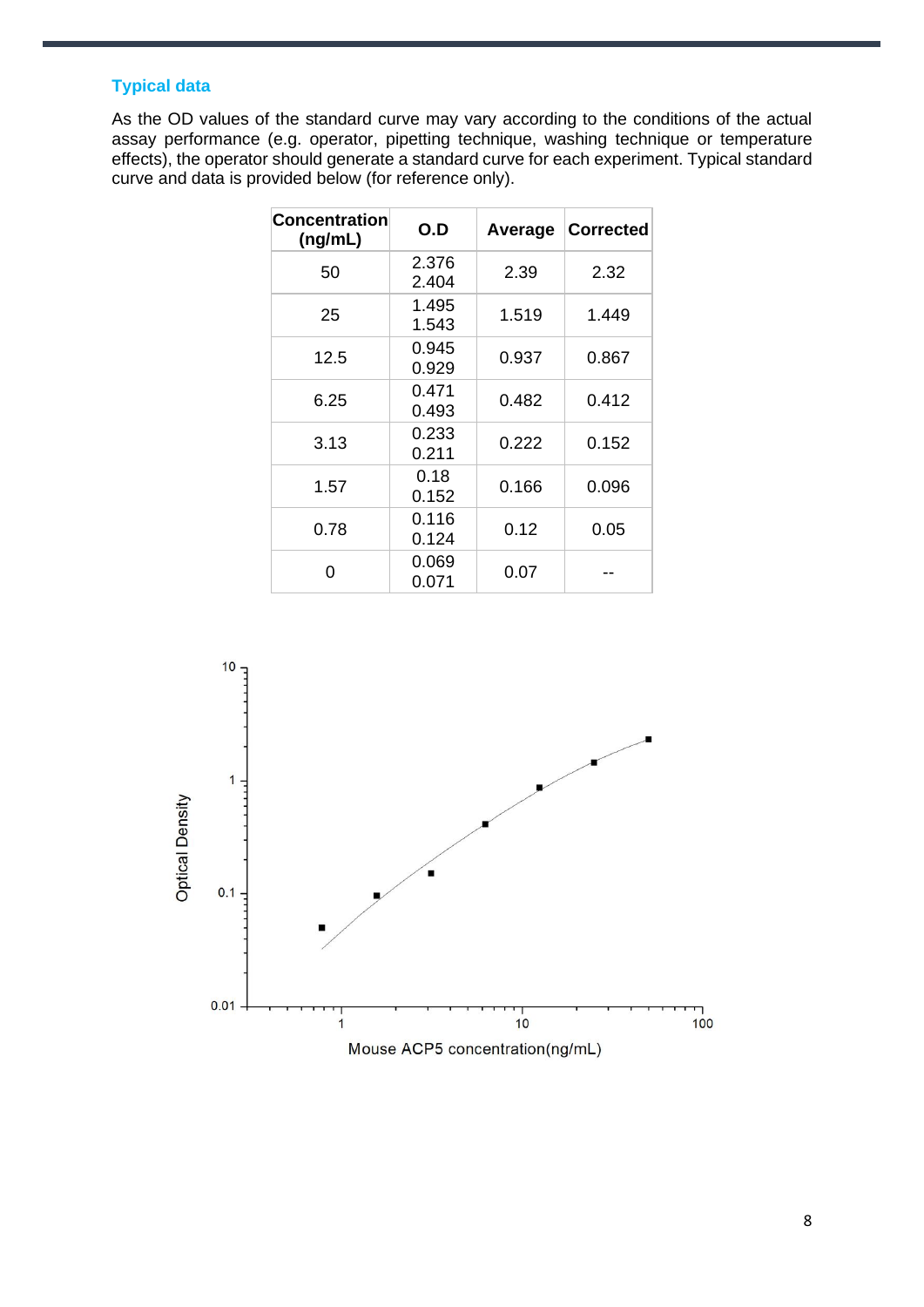#### **Precision**

Intra-assay Precision (Precision within an assay): 3 samples with low, mid-range and high level Tartrate-Resistant Acid Phosphatase 5b were tested 20 times on one plate.

Inter-assay Precision (Precision between assays): 3 samples with low, mid-range and high level Tartrate-Resistant Acid Phosphatase 5b were tested on 3 different plates, 20 replicates in each plate.

|                              | <b>Intra-assay Precision</b> |      |       | <b>Inter-assay Precision</b> |      |       |
|------------------------------|------------------------------|------|-------|------------------------------|------|-------|
| <b>Sample</b>                |                              |      |       |                              |      |       |
| n                            | 20                           | 20   | 20    | 20                           | 20   | 20    |
| Mean (ng/mL)                 | 2.52                         | 5.33 | 22.43 | 2.70                         | 4.86 | 21.67 |
| <b>Standard</b><br>deviation | 0.15                         | 0.26 | 1.11  | 0.18                         | 0.24 | 0.75  |
| CV(%)                        | 5.95                         | 4.88 | 4.95  | 6.67                         | 4.94 | 3.46  |

#### **Recovery**

The recovery of Tartrate-Resistant Acid Phosphatase 5b spiked at three different levels in samples throughout the range of the assay was evaluated in various matrices.

| <b>Sample Type</b>       | Range (%) | <b>Average Recovery (%)</b> |
|--------------------------|-----------|-----------------------------|
| Serum $(n=5)$            | 94-108    | 99                          |
| EDTA plasma $(n=5)$      | 89-102    | 96                          |
| Cell culture media (n=5) | 93-103    | 98                          |

#### **Linearity**

Samples were spiked with high concentrations of Tartrate-Resistant Acid Phosphatase 5b and diluted with Reference Standard & Sample Diluent to produce samples with values within the range of the assay.

|      |             | Serum (n=5) | <b>EDTA</b><br>$(n=5)$ | plasmaCell culture media<br>$(n=5)$ |
|------|-------------|-------------|------------------------|-------------------------------------|
|      | Range (%)   | 92-105      | $ 91 - 104 $           | 88-100                              |
| 1:2  | Average (%) | 98          | 97                     | 93                                  |
| 1:4  | Range (%)   | 89-104      | 85-98                  | 82-92                               |
|      | Average (%) | 95          | 90                     | 87                                  |
| 1:8  | Range (%)   | 90-103      | 84-97                  | 87-102                              |
|      | Average (%) | 97          | 90                     | 94                                  |
| 1:16 | Range (%)   | 92-103      | 87-98                  | 85-95                               |
|      | Average (%) | 98          | 92                     | 90                                  |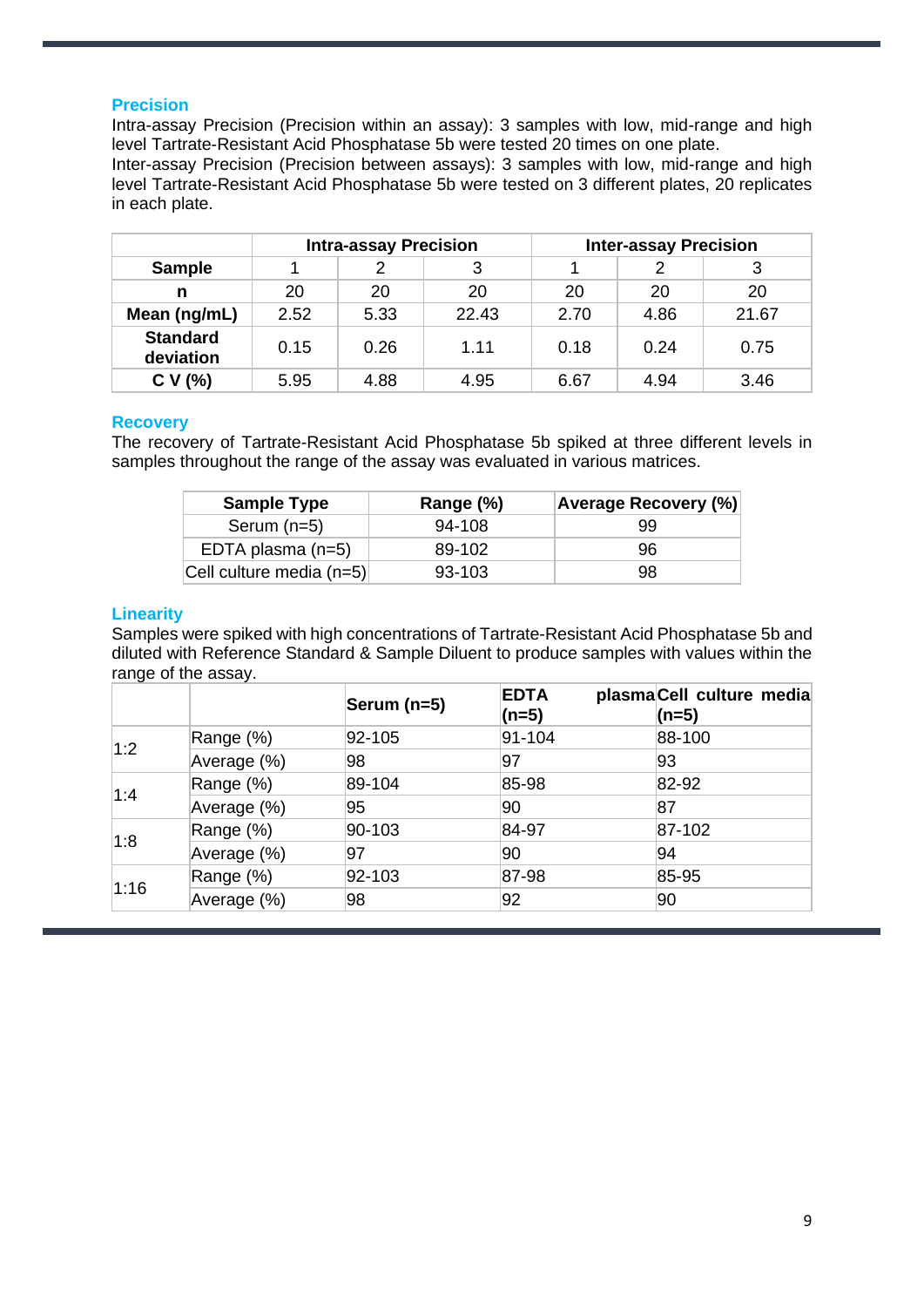# **9. Important General Notes:**

| <b>Problem</b>              | <b>Causes</b>                                   | <b>Solutions</b>                                                                                                      |  |
|-----------------------------|-------------------------------------------------|-----------------------------------------------------------------------------------------------------------------------|--|
| Poor standard<br>curve      | Inaccurate pipetting                            | Check pipettes.                                                                                                       |  |
|                             | Improper standard dilution                      | Centrifuge the standard vial and ensure contents<br>are dissolved thoroughly.                                         |  |
|                             | Wells are not completely<br>aspirated           | Completely aspirate wells in between steps.                                                                           |  |
|                             | Insufficient incubation time                    | Ensure sufficient incubation time.                                                                                    |  |
| Low signal                  | Incorrect assay temperature                     | Use recommended incubation temperature. Bring<br>substrate to room temperature before use.                            |  |
|                             | Inadequate reagent volumes                      |                                                                                                                       |  |
|                             | Improper dilution                               | Check pipettes and ensure correct preparation.                                                                        |  |
|                             | HRP conjugate inactive or<br><b>TMB</b> failure | Mix HRP conjugate and $TMB$ = rapid color change.                                                                     |  |
| Deep color but<br>low value | Plate reader setting is not                     | Verify the wavelength and filter setting on the<br>Microplate reader.                                                 |  |
|                             | optimal                                         | Pre-heat Microplate Reader.                                                                                           |  |
| Large CV                    | Inaccurate pipetting                            | Check pipettes.                                                                                                       |  |
| High<br>background          | Concentration of target<br>protein is too high  | Use recommended dilution factor.                                                                                      |  |
|                             | Plate is insufficiently washed                  | Review the manual for proper washing procedure.<br>If using a plate washer, check that all ports are<br>unobstructed. |  |
|                             | Contaminated wash buffer                        | Prepare fresh wash buffer.                                                                                            |  |
| Low<br>sensitivity          | Improper storage of the<br><b>ELISA kit</b>     | All the reagents should be stored according to the<br>instructions.                                                   |  |
|                             | Stop solution is not added                      | Stop solution should be added to each well before<br>measurement.                                                     |  |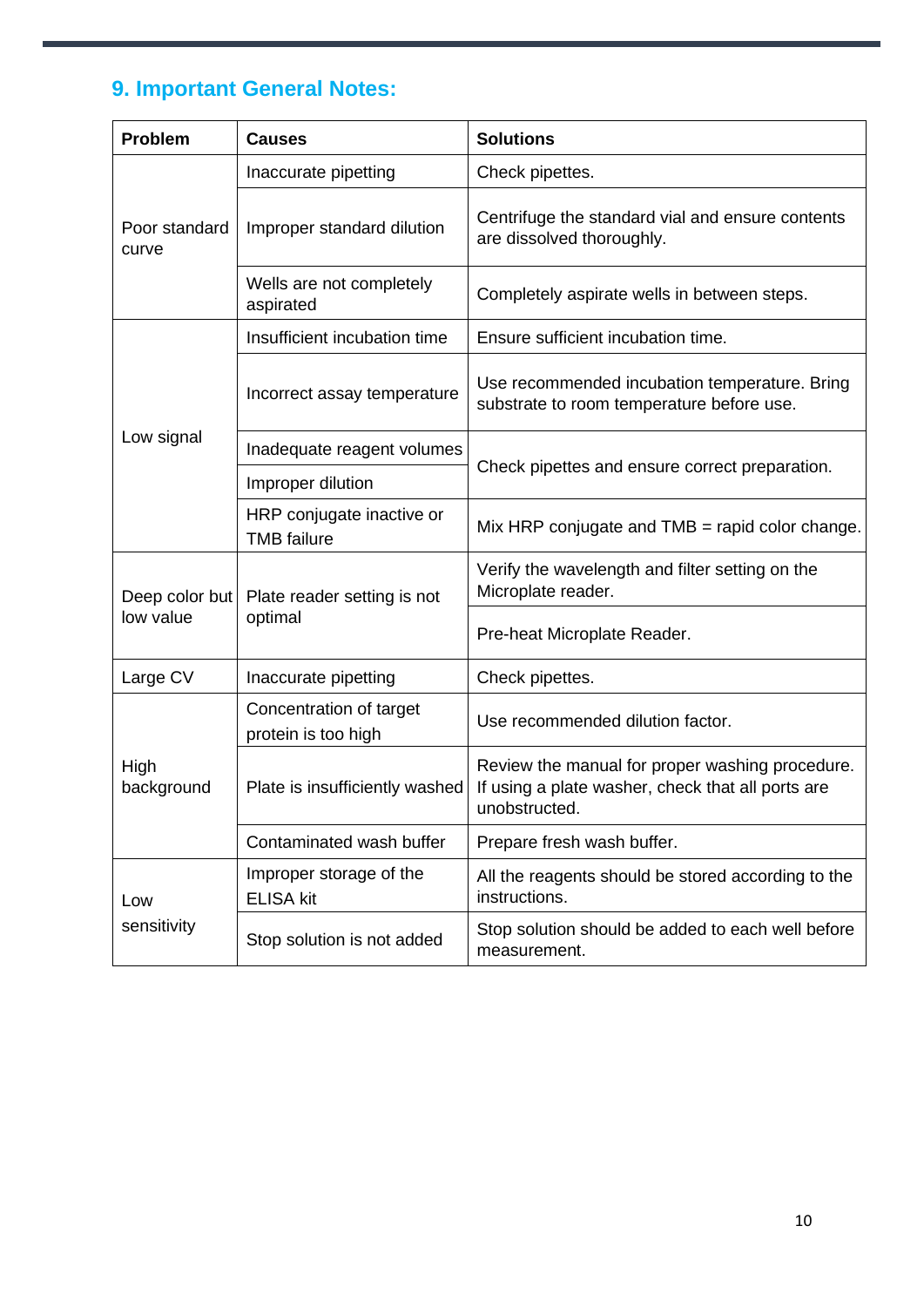#### **Additional Notes:**

1. Please wear lab coats, eye goggles and latex gloves for protection. Perform the experiment following the national safety guidelines for biological laboratories, especially when using blood samples or other bodily fluids.

2. A freshly opened ELISA Plate may appear to have a water-like substance, this is normal and will not have any impact on the experimental results.

3. Do not reuse the reconstituted standard, biotinylated detection Ab working solution, concentrated HRP conjugate working solution. The unspent undiluted concentrated biotinylated detection Ab (100×) and other stock solutions should be stored according to the storage conditions in the above table.

4. The microplate reader should have a  $450(\pm 10 \text{ nm})$  filter installed and a detector that can detect this wavelength. The optical density should be within 0~3.5.

5. Do not mix or use components from other lots.

6. Change pipette tips in between adding standards, sample additions and reagent additions. Also, use separate reservoirs for each reagent.

### **Declaration**

1. Limited by current scientific technology, we can't conduct comprehensive identification and analysis on all the raw materials provided [So, there might be some qualitative and technical risks for users using the kit].

2. The final experimental results will be closely related to the validity of products, operational skills and the experimental environment. Please make sure that sufficient samples are available.

3. To get the best results, please only use the reagents supplied with this kit and strictly comply with the instructions.

4. Incorrect results may occur from incorrect reagent preparation and loading, as well as incorrect parameter settings of the Micro-plate reader. Please read the instructions carefully and adjust the instrument prior to the experiment.

5. Each kit passes a strict QC procedure. However, results from end users might be inconsistent with our data due to some variables such as transportation conditions, different lab equipment, and so on. Intra-assay variance among kits from different batches might also arise.